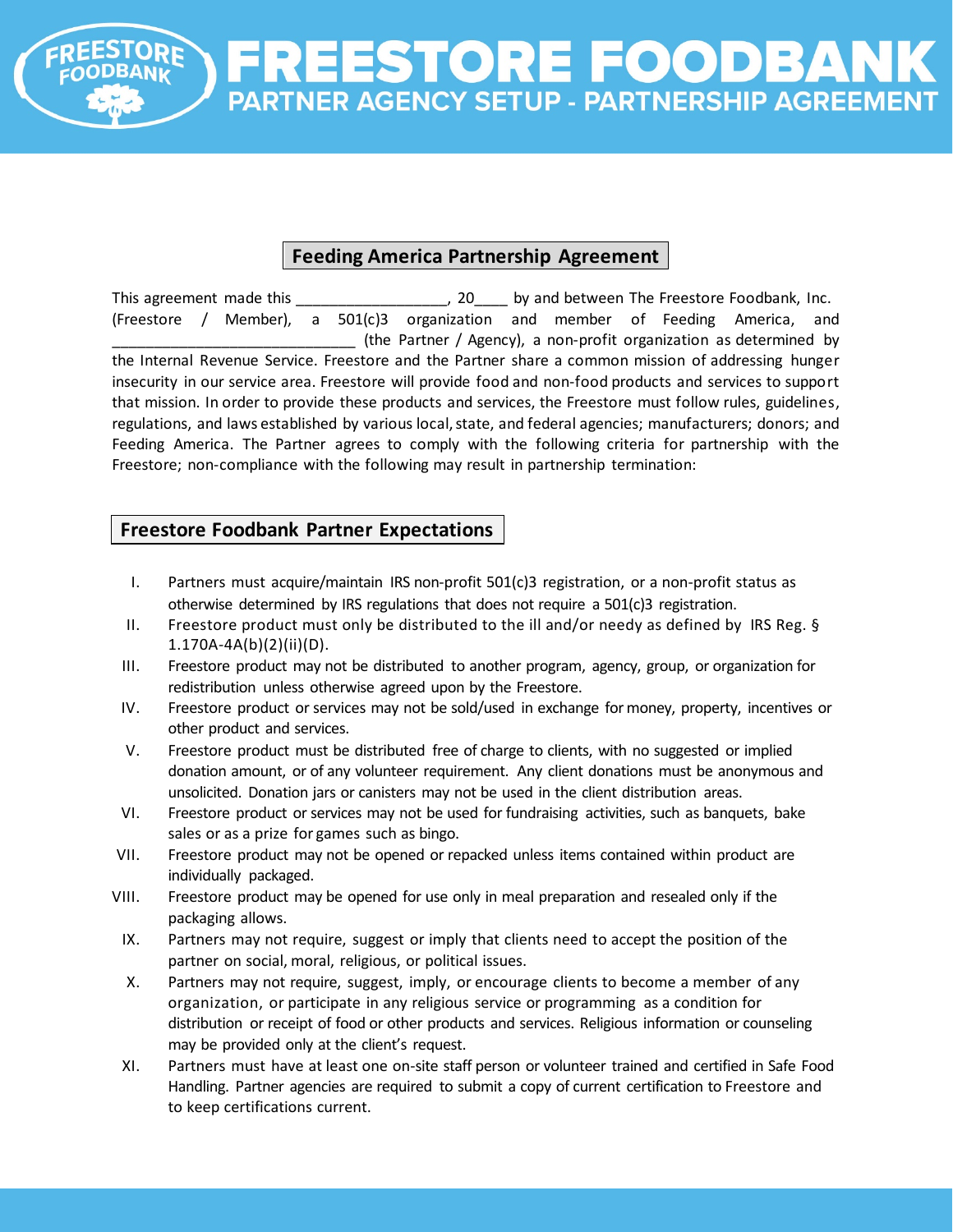

- XII. Partners must be able to load, unload and transport product from the Freestore distribution center and/or delivery locations unless otherwise agreed upon under a separate written agreement.
- XIII. Partners are responsible to inform Freestore of any product discrepancies upon pickup or within forty-eight (48) hours of delivery.
- XIV. Partners must report information regarding distribution of product and client demographics monthly.
- XV. Partners must report any changes in address, contact information, programming or staff to the Agency Relations Department within two (2) weeks of change. The new contact person must attend New Member Orientation within the following month.
- XVI. Freestore Foodbank's logo shall be plainly posted in Partner's client distribution area confirming the partnership with Freestore.
- XVII. Partners will recognize Freestore Foodbank, when appropriate, in printed materials, on websites, in news releases and other media in regards to large scale food distributions in which Freestore Foodbank is involved

## **Feeding America Expectations of the Partner**

The Partner/Agency agrees to meet the following stipulations of Feeding America:

- I. The IRS eligibility requirements for receipt, storage, transfer, and use of donated Product under [Internal Revenue Code section 170\(e\)\(3\)](https://irc.bloombergtax.com/public/uscode/doc/irc/section_170)
- II. The safe and proper handling of the donated Product, which conforms to all local, state and Federal regulations
- III. Willingness to adhere to additional donor stipulations
- IV. Willingness to abide by the policies, procedures, and record keeping requirements of the member
- V. That all items are accepted in "as is" condition
- VI. Agreement to pay any shared maintenance fees assessed
- VII. Agencies will not engage in discrimination in the provision of service, against any person because of race, color, citizenship, religion, gender, national origin, ancestry, age, marital status, disability, sexual orientation including gender identity or expression, unfavorable discharge from the military or status as a protected veteran
- VIII. The Agency will allow the Member (Freestore) to monitor the Agency regularly
- IX. The original Donor, the Member (Freestore) and Feeding America are released by the Agency from any liabilities resulting from the donated product
- X. The original Donor, the Member (Freestore) and Feeding America are held harmless from any claims or obligations in regard to the Agency or the donated Product
- XI. The original Donor, the Member (Freestore), and Feeding America offer no express warranties in relation to the Product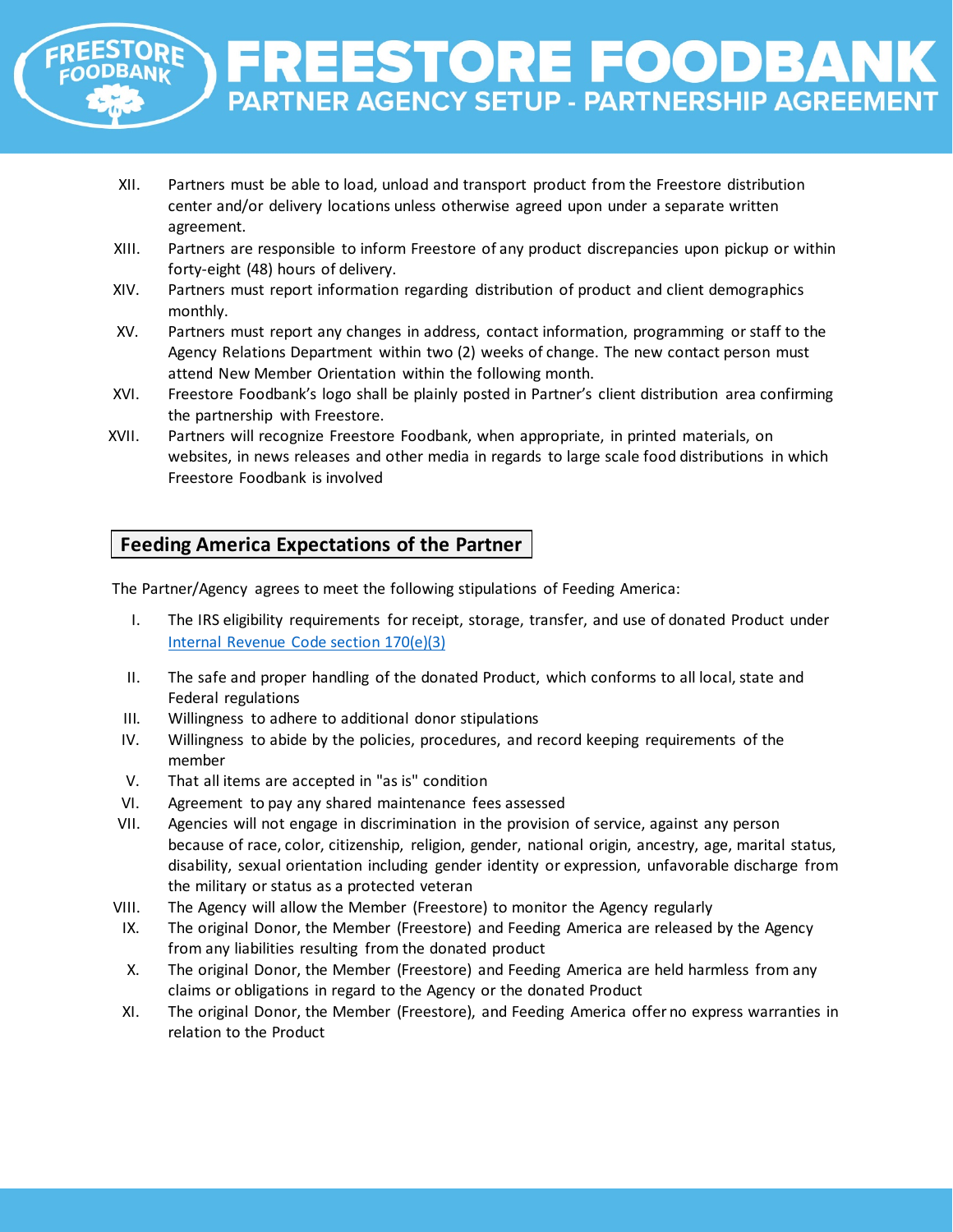

## **Conditions of Partnership**

- I. The Partner will use their Freestore Agency account on a regular and consistent basis. Agency accounts that are dormant or suspended for six (6) months may be put on hold for review and the possible termination of the Partnership Agreement.
- II. Freestore or the Partner may terminate this agreement, in writing, at any time with or without just cause.
- III. If either Freestore or the Partner terminates the partnership, any outstanding amounts on the Partner account must be paid in full within 30 days. Any credits on the Partner account will be issued via check to the address on file for the Partner.
- IV. This agreement supersedes any previous Partnership Agreement.

| <b>Partner Agency Contact</b><br><b>Information</b> |        |                                                                                                                                                                                                                                |         |  |
|-----------------------------------------------------|--------|--------------------------------------------------------------------------------------------------------------------------------------------------------------------------------------------------------------------------------|---------|--|
| Partner Agency Name:                                |        |                                                                                                                                                                                                                                |         |  |
| Distribution Address:                               |        |                                                                                                                                                                                                                                |         |  |
| City:                                               | State: | ZIP: the contract of the contract of the contract of the contract of the contract of the contract of the contract of the contract of the contract of the contract of the contract of the contract of the contract of the contr | County: |  |
| Email Address:                                      |        |                                                                                                                                                                                                                                |         |  |
| Billing Address (If Different):                     |        |                                                                                                                                                                                                                                |         |  |
| City:                                               | State: | ZIP:                                                                                                                                                                                                                           | County: |  |